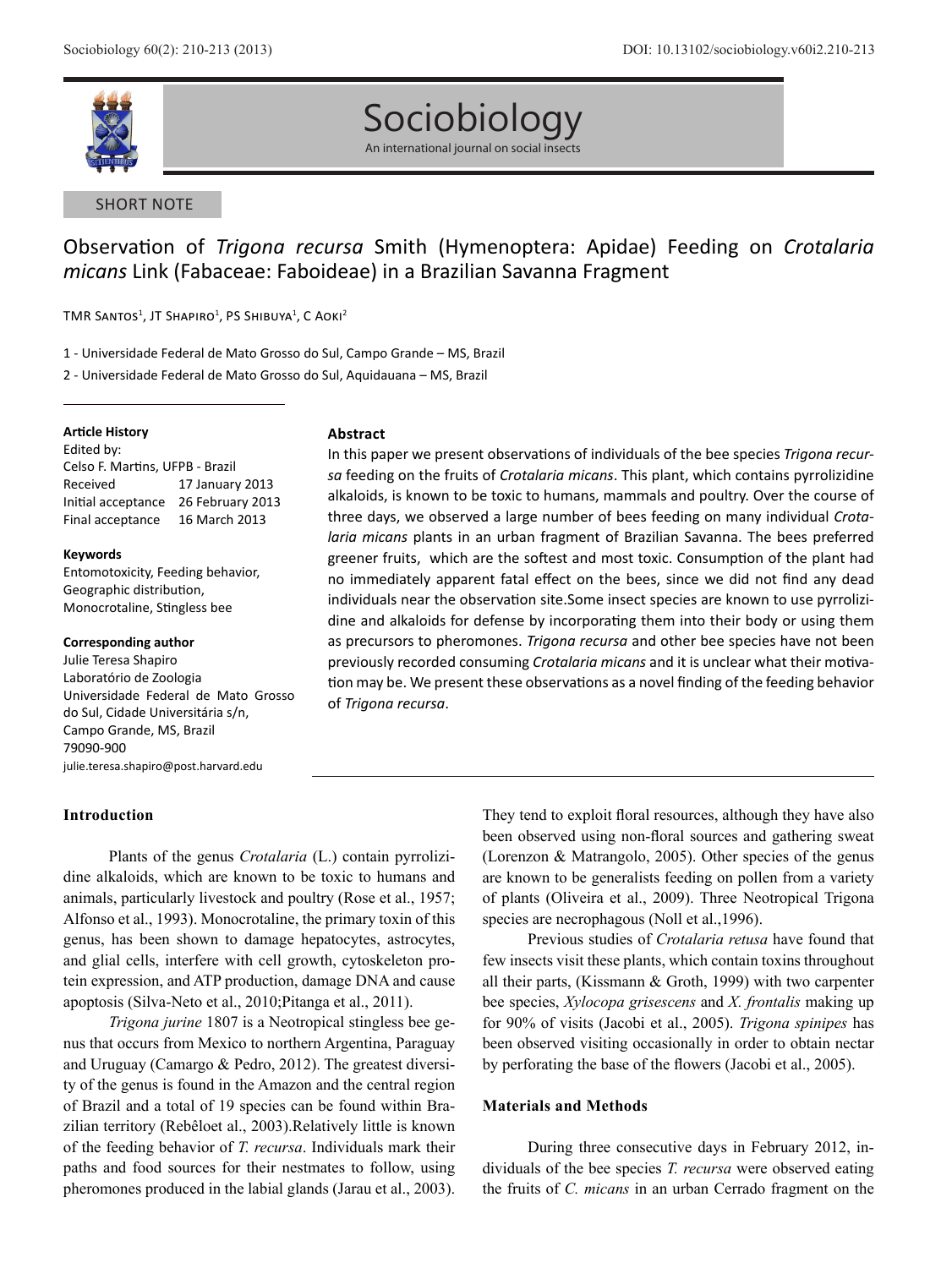campus of the Universidade Federal de MatoGrosso do Sul (Federal University of Mato Grosso do Sul), Campo Grande, Mato Grosso do Sul, Brazil (20º 30' S, 54º 36' W).

The first observation was carried out in the afternoon before sunset at approximately 18:00. On the following days, the observations were repeated twice per day, the first at 12:00 and the second at 18:00. Each observation period lasted 30 minutes.

At the end of the second day of observation, seven individual bees, as well as a sample from the plant were collected. These specimens were processed and given to specialists for identification. The bees were deposited in the Entomological Collection Pe. Jesus S. Moure (DZUP) of the Department of Zoology at the Universidade Federal do Paraná (Federal University of Paraná).

# **Results**

We observed the presence of a large number of individuals of *T. recursa* (n>100) consuming the fruit of several dozen individual *C. micans* plants during all observations. Apparently, the number of *T. recursa* was lower during the observations at 12:00 than at 18:00. However, because of their large numbers and frequent, fast movements around and between the plants, it was not possible to quantify the exact number of individuals and therefore it is impossible to be certain of the quantity of individuals consuming the fruits during the different hours of observation.

The fruits of *C. micans* are dry. The bees scraped the velvety-textured external layer of the fruits with their tongues, apparently marking them (Fig. 1).

The bees demonstrated a preference for the younger



*cates the scraped portion of the fruit.* 

and softer fruits. Older and drier fruits were discarded after partial consumption. Each plant had over one hundred fruits and the ratio between consumed and not consumed fruits was approximately 1:1, although a few individual plants had almost 100% of their fruits consumed. All plants had at least some of their fruits eaten.

We did not observe any indication of fatal intoxication in the bees. Over the three consecutive days of observation, no dead bees were found in the area of the plants. Possible intoxication later could not be analyzed.

#### **Discussion**

Our observations of *T. recursa* feeding on plants of *C. micans* are notable because it is not a known food source for this bee speciesand toxins are found throughout the entire plant, including the fruit (Kissmann&Groth, 1999). Although *T. spinipesis* known to occasionally collect nectar from *Crotalaria* species (Jacobi et al., 2005), the individuals of *T. recursa*  observed did not appear to collect nectar. Furthermore, the scraping method that we observed them using has not been previously recorded. It is possible that the bees scraped the fruits in order to differentiate the consumed fruits from those that had not yet been consumed. They may have also been marking them to recruit nest-mates to this food source (Jarau et al., 2003).

Studies have shown that secondary metabolites of plants can be toxic to bee species. For example, nicotine at high levels can reduce bees' fitness, although at lower, naturally occurring levels, there are no apparently detrimental effects and the substance can even be beneficial (Kohler et al., 2012). Other toxins produced in flowers have also been shown to reduce the life span of bees in laboratory settings, depending on the dose (Santoro et al., 2004; Rother et al.,2009; Rocha-Neto et al.,2011). Rother et al. (2009) tested the effects of ricinine (a toxic compound of *Ricinus communis* - Euphorbiaceae) on bees of the species *Apis mellifera* and *Scaptotrigona postica* and observed that *A. mellifera* had a high mortality within 72 hours for two of three concentrations tested (0.05 and 0.1%), while *S. postica* presented high mortality rate only after 14 days. Santoro et al. (2004) demonstrated that *A. mellifera* was also susceptible to tannins of *Stryphnodendron* spp. with mortality rates increasing on day 3 at all concentrations tested (1.25, 2.5 and 3.75%). These two studies showed that *A. mellifera* seems to be sensitive and have a rapid response to the toxins of native plant species, while the same did not occur with *S. postica* native bee species.

We note that for the above studies, bees were exposed to toxic treatments with extracts in laboratory experiments, whilehere we report that *T. recursa* spontaneously consumed *C. micans*. However, in more similar circumstances, Del Lama and Peruquetti (2006) observed that the consumption of the toxic plant *Caesalpinia peltophoroides* in a natural setting Fig. 1.Bees feeding on the fruit ofCrotalariamicans. The arrow indi-<br>caused a large number of mortalities in bees, with 273 indi-<br>external personal neutrin of the facts.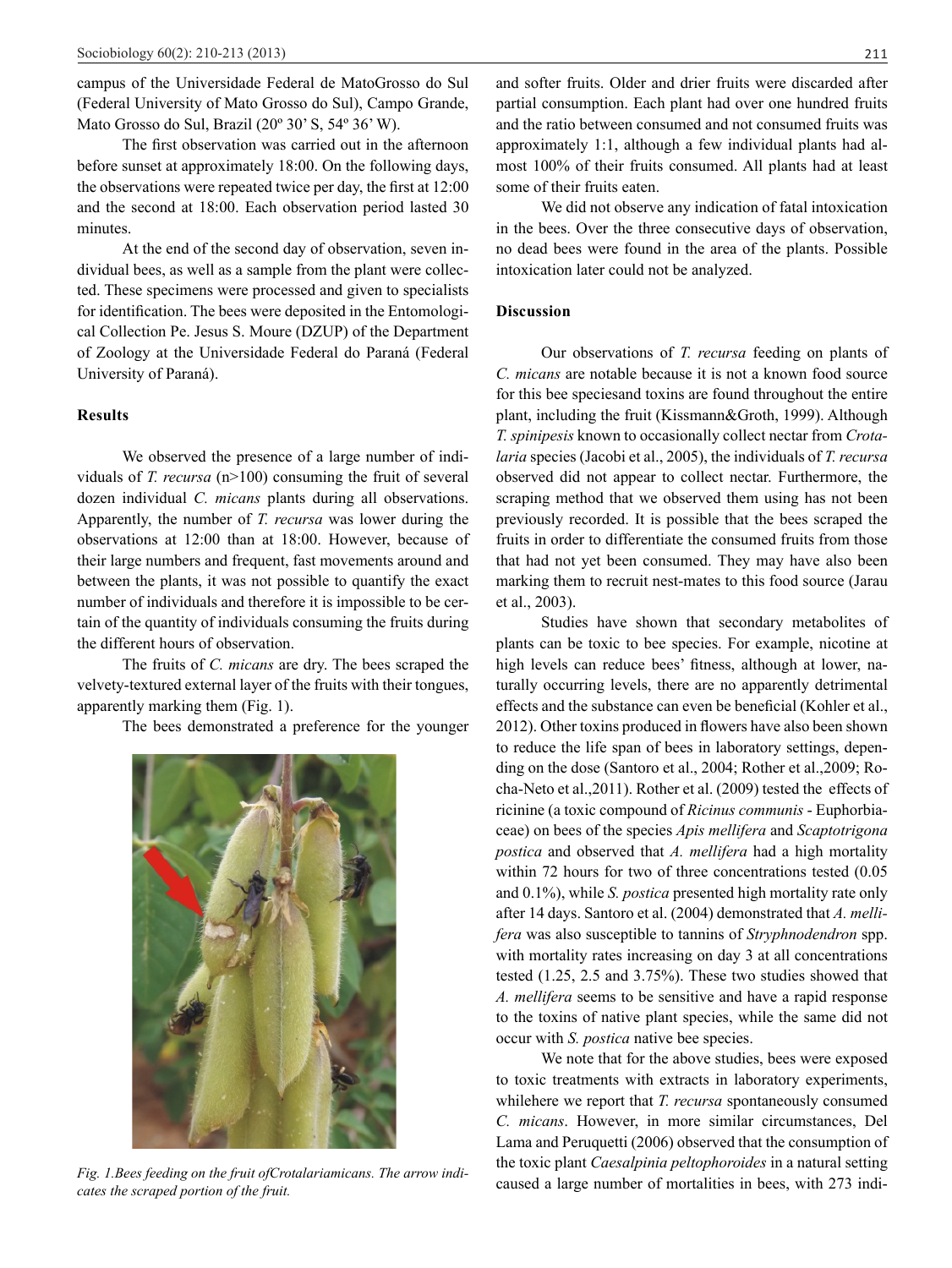viduals of 20 different species dying after visiting the plant. Toxicity seemed to vary by time and individual tree. Although the long term effects could not be observed, most bees dropped to the ground in narcosis and died immediately

Species of the orders Lepidoptera, Coleoptera, Diptera, and Orthoptera are known to sequester pyrrolizidine alkaloids, including those found in *Crotalaria*, for purposes of defense against predators and as precursors to pheromones (Boppré, 1990). Notably, studies have shown that the moth species Utetheisa ornatrix obtains the toxins from plants during its larval stage, retaining the compounds as an adult and then passing it on to their eggs (Eisner & Eisner, 1991). Laboratory and field experiments have confirmed that the consumption of pyrolizidine alkaloids protects individuals from predation (Dussourd et al., 1988; Boppré, 1990; Eisner & Eisner, 1991).

In this case, there was no immediately apparent negative effect on *T. recursa* from consuming *C. micans*. Although we cannot be sure of the longer-term effects on the bees' fitness, it is possible that *T. recursa* benefits from the protection from monocrotaline. The toxins could also have a longer-term negative effect or intoxicate the bees after several days, but we were unable to confirm or rule out any of these possibilities.

We also note that this is the first record of *T. recursa* in the state of Mato Grosso do Sul. The species has been previously recorded in the neighboring states of São Paulo, Goiás, and Mato Grosso (Camargo & Pedro, 2012).

# **Acknowledgements**

We would like to thank Gabriel Melo for assisting in insect identification, Thales Henrique Dias Leandro for plant identification, and the Fulbright Program for the support of Julie Shapiro. We thank two anonymous reviewers for valuable comments that improved this article.

## **References**

Alfonso, H.A., Sanchez, L.M., Figeurdo, M.A. & Gomez, B.C. (1993). Intoxication due to *Crotalaria retusa* and *C. spectabilis* in chickens and geese.Vet. Hum. Toxicol., 35(6): 539.

Boppré, M. (1990).Lepidoptera and pyrrolizidine alkaloids. Exemplification of complexity in chemical ecology.J. Chem. Ecol., 16(1): 165–185.

Camargo, J.M.F.& Pedro, S.R.M. (2012). Meliponini Lepeletier, 1836. In Moure, J. S., Urban, D. &Melo, G. A. R. (Orgs). Catalogue of bees (Hymenoptera, Apoidea) in the neotropical region - online version. Available at http:// www.moure.cria.org.br/catalogue. Accessed 1 March 2013.

Del Lama, M.A. & Peruquetti, R.C. (2006). Mortalidade de abelhas visitantes de flores de *Caesalpinia peltophoroi-* *des* Benth (Leguminosae) no estado de São Paulo, Brasil. Rev. Bras. Entomol., 50(4): 547–549. doi: 10.1590/S0085- 56262006000400017

Eisner, T. & Eisner, M. (1991). Unpalatability of the pyrrolizidine alkaloid-containing moth, Utetheisaornatrix, and its larva, to wolf spiders. Psyche, 98: 111–118. doi: 10.1155/1991/95350

Jacobi, C.M., Ramalho, M. & Silva, M. (2005). Pollination Biology of the Exotic Rattleweed *Crotalaria retusa* L. (Fabaceae) in NE Brazil. Biotropica, 37(3):357–363. doi: 10-111/j.1744-7429.2005.00047.x

Jarau, S., Hrncir, M., Schmidt, V.M., Zucchi, R. & Barth, F.G.(2003).Effectiveness of recruitment behavior in stingless bees (Apidae, Meliponini).Insectes Soc., 50(4): 365–374. doi: 10.1007/s00040-003-0684-2

Kissmann, K.G.& Groth, D. (1999). Plantas infestantes e nocivas, Tomo II (2ºed.). São Paulo: Basf.

Köhler, A., Pirk, W.W.C. & Nicolson, W.S. (2012). Honeybees and nectar nicotine: Deterrence and reduced survival versus potential health benefits. J. Insect Physiol., 58:286– 292. doi: 10.1016/j.bbr.2011.03.031

Lorenzon, M.C.A.I. & Matrangolo, C.A.R. (2005). Foraging on some nonfloral resources by stingless bees (Hymenoptera, Meliponini) in a caatinga region. J. Biol., 65(2):291–298. doi: 10.1590/S1519-69842005000200013

Neto, R.T.J., Leite, D.T., Maracajá, P.B., Pereira-Filho, R.R. & Silva, O.S.D.(2011). Toxicidade de flores de Jatropha gossypiifolia L. a abelha africanizada em condições controladas. Rev. Verde, 6 (2): 64–68.

Noll, F.B., Zucchi, R., Jorge, J.A. & Mateus, S. (1996). Food collection and maturation in the necrophagous stingless bee, *Trigona hypogea* (Hymenoptera: Meliponinae). J. Kans. Entomol. Soc., 69(4): 287–293.

Oliveira, F.P.M., Absy, M.L. & Miranda, I.S. (2009). Recurso polínico coletado por abelhas sem ferrão (Apidae, Meliponinae) em um fragment de floresta na região de Manaus- Amazonas. Acta Amazon., 39(3): 505–518.

Pitanga, S.P.B., Silva, A.D.V., Souza, S.C., Junqueira, H.A., Fragomeni, N.O.B., Nascimento, P.R., Silva, R.A., Costa, D.F.M., El-Bacha, R.S. & Costa, S.L. (2011). Assessment of neurotoxicity of monocrotaline, an alkaloid extracted from *Crotalaria retusa* in astrocyte/neuron co-culture system. NeuroToxicology, 32: 776–784. doi: 10.1016/j.neuro.2011.07.002

Rebêlo, M.M.J., Rêgo, M.M.C. & Albuquerque, C.M.P. (2003).Abelhas (Hymenoptera, Apoidea) da região setentrional do Estado do Maranhão, Brasil. In G.A.R. Melo& I. Alves-dos-Santos (Eds.),Apoidea Neotropica: Homenagem aos 90 Anos de Jesus Santiago Moure (pp. 265–278).